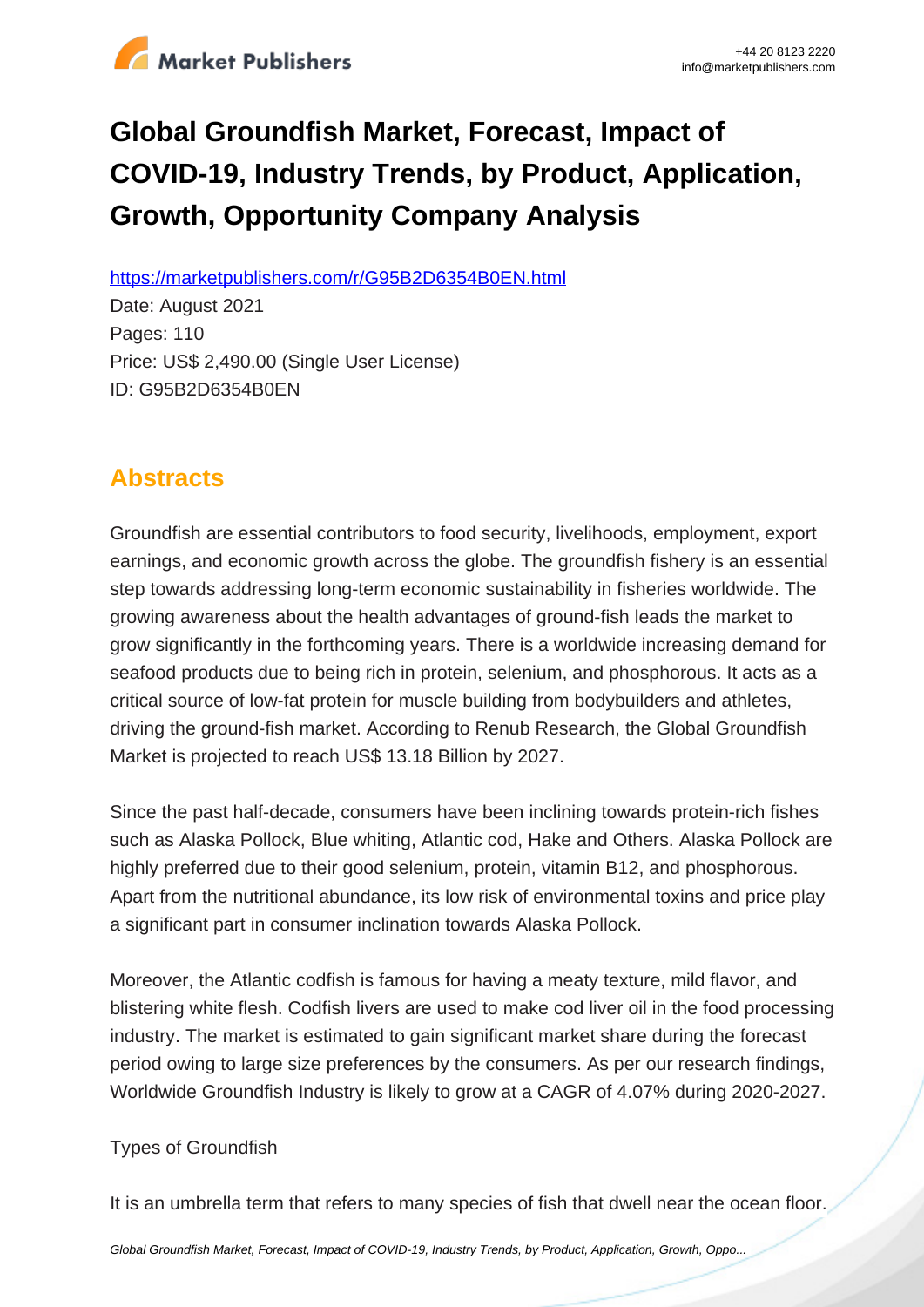

While there are numerous ground-fish fisheries includes over 50 species of Rockfish, eight species of Sole, and Sablefish (Black Cod), Lingcod, Pacific Cod, Thornyheads, Flounders Skates or Pacific Sanddabs worldwide. In addition, ground-fish exclusively works with the West Coast, encompassing 90+ different species of fish native to the Pacific and abundant off the coast of California, Oregon and Washington State.

#### Based on the Application

The ground-fish market has been segmented into Grocery Retail, Full Service Restaurant, Quick Service Restaurant, Hotels, and Institutional Foodservice. Grocery Retail holds the largest market share, this support both business-to-business (B2B) and business-to-consumer (B2C) operations. At a B2C level, retailers offer their products on their websites or through established e-commerce sites. Major retailers also provide home delivery or in-store pick up of ground-fish products. As per this research report, Global Ground-fish Market Size was US\$ 9.97 Billion in 2020.

#### Regional Analysis

Besides, North America accounts for the highest market for ground-fish due to the increased production of ground-fish in the region. In Europe, the United Kingdom is one of those critical countries wherein the preferences of ground-fish consumption are mainly with a growing number of restaurants, hotels, and resorts and growing preferences to spend holidays on beach locations have an increasing demand for ground-fish. Mowi ASA, Nomad Foods Ltd, Royal Greenland, Performance Food Group are the key players in the ground-fish market covered in this report

#### COVID-19 Pandemic

Ongoing outbreak of the COVID-19, the production of the ground-fish market was affected because the food industry's supply chain has been completely disturbed. The foodservice industry is one of the leading applications of ground-fish. However, the ongoing pandemic has led to a decline in foot traffic in various foodservice sectors, affecting the demand for ground-fish. In particular, prices for fresh fish are under pressure, while frozen and packaged products remain the preferred choice among consumers.

Renub Research latest report "Global Groundfish Market by Product (Alaska Pollock, Blue whiting, Atlantic cod, Hake and Others) by Application (Grocery Retail, Full Service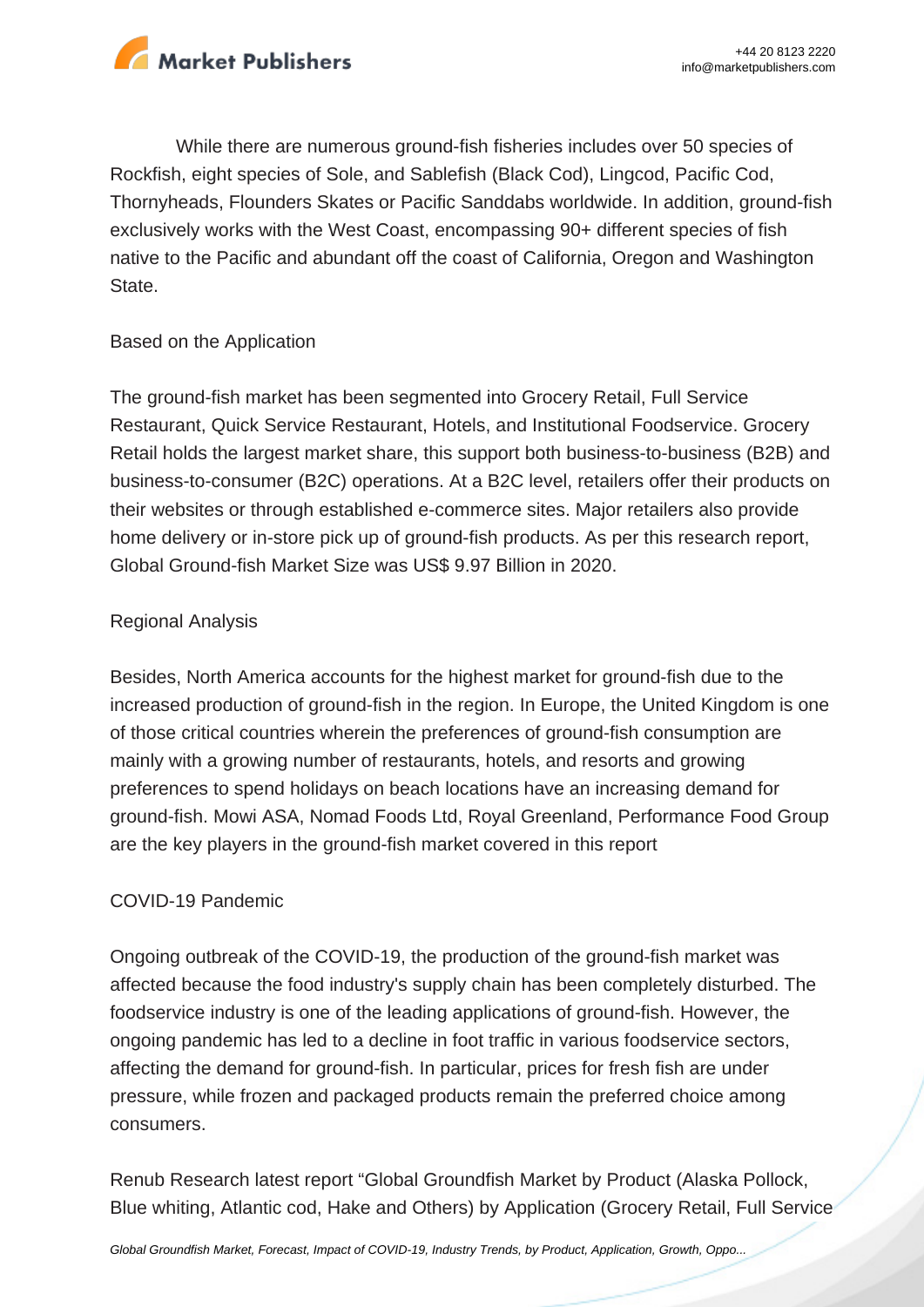

Restaurant, Quick Service Restaurant, Hotels, and Institutional Foodservice) by Region (North America, Asia Pacific, Europe, Middle East, South America) Companies (Mowi ASA, Nomad Foods Ltd, Royal Greenland, Performance Food Group)" provides a detailed analysis Worldwide Ground-fish Industry.

Product - Global Ground-Fish Market has been covered from 5 Viewpoints:

- 1. Alaska Pollock
- 2. Blue whiting
- 3. Atlantic cod
- 4. Hake
- 5. Others

Application - Global Ground-Fish Market has been covered from 5 Viewpoints:

- 1. Grocery Retail
- 2. Full Service Restaurant
- 3. Quick Service Restaurant
- 4. Hotels
- 5. Institutional Foodservice

Region- Global Ground-Fish Market has been covered from 5 Viewpoints:

#### 1. North America

- 2. Europe
- 3. Asia Pacific
- 4. Middle East
- 5. South America

Company Insights:

**Overview** 

Company Initiatives

Sales Analysis

Companies Covered:

[Global Groundfish Market, Forecast, Impact of COVID-19, Industry Trends, by Product, Application, Growth, Oppo...](https://marketpublishers.com/report/industry/other_industries/global-groundfish-market-forecast-impact-of-covid-19-industry-trends-by-product-application-growth-opportunity-company-analysis.html)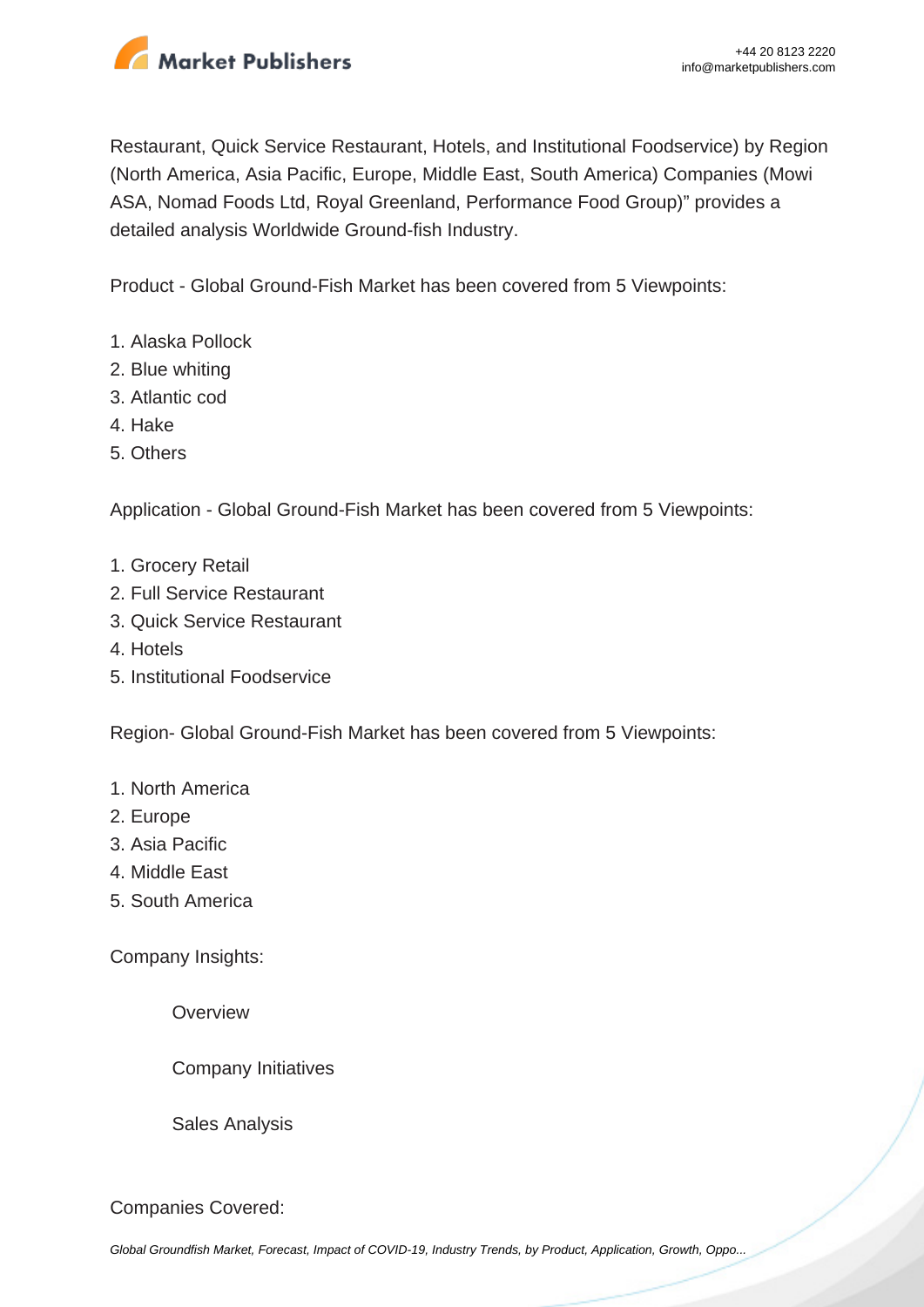

- 1. Mowi ASA
- 2. Nomad Foods Ltd
- 3. Royal Greenland
- 4. Performance Food Group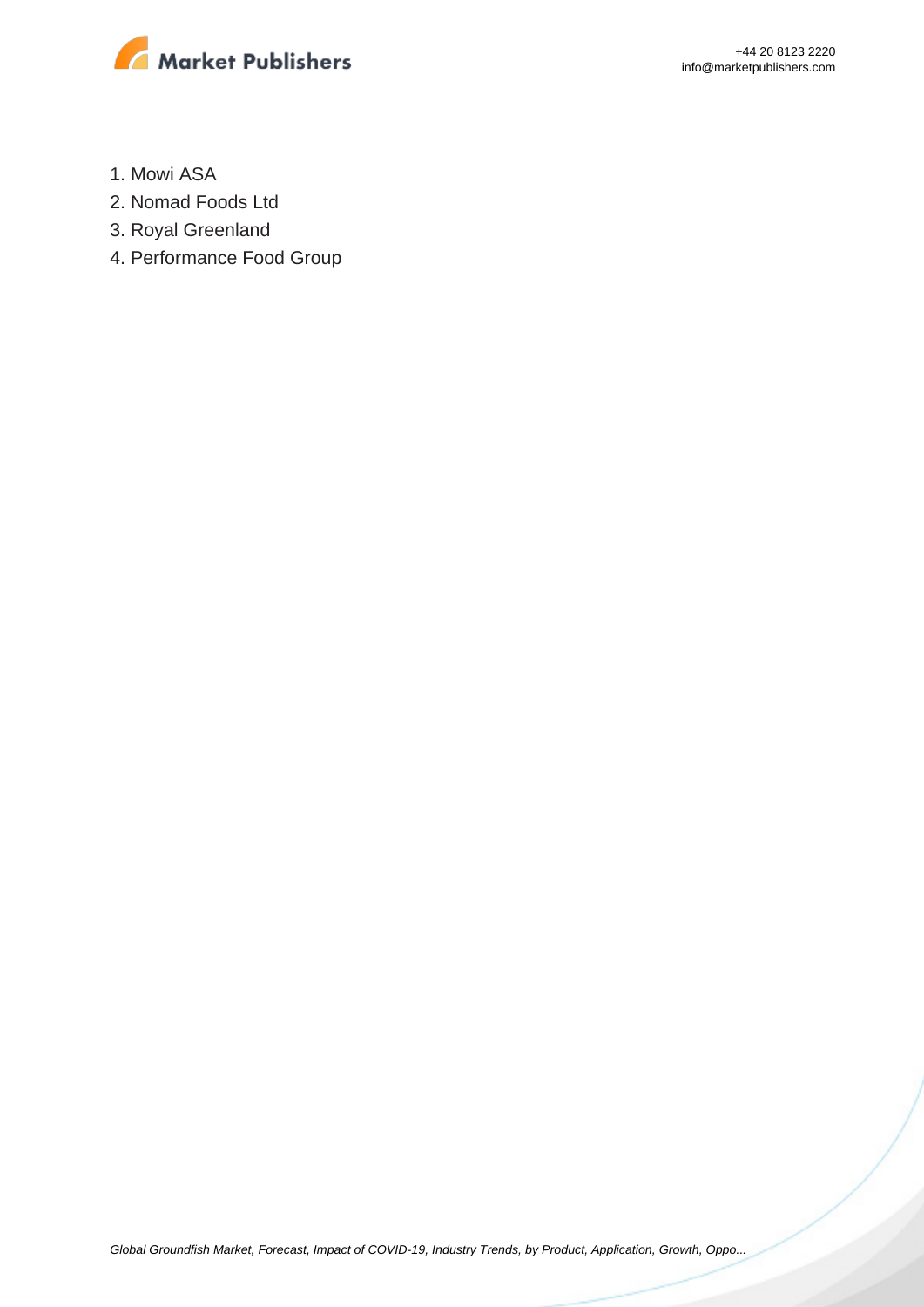

## **Contents**

- **1. INTRODUCTION**
- **2. RESEARCH & METHODOLOGY**
- **3. EXECUTIVE SUMMARY**

### **4. MARKET DYNAMICS**

- 4.1 Growth Drivers
- 4.2 Challenges

#### **5. GLOBAL GROUNDFISH MARKET**

#### **6. MARKET SHARE – GLOBAL GROUNDFISH ANALYSIS**

6.1 By Product Type 6.2 By Application 6.3 By Region

#### **7. PRODUCT – GLOBAL GROUNDFISH MARKET**

- 7.1 Alaska Pollock
- 7.2 Blue whiting
- 7.3 Atlantic cod
- 7.4 Hake
- 7.5 Others

#### **8. APPLICATION – GLOBAL GROUNDFISH MARKET**

- 8.1 Grocery Retail
- 8.2 Full Service Restaurant
- 8.3 Quick Service Restaurant
- 8.4 Hotels
- 8.5 Institutional Foodservice

#### **9. REGION – GLOBAL GROUNDFISH MARKET**

[Global Groundfish Market, Forecast, Impact of COVID-19, Industry Trends, by Product, Application, Growth, Oppo...](https://marketpublishers.com/report/industry/other_industries/global-groundfish-market-forecast-impact-of-covid-19-industry-trends-by-product-application-growth-opportunity-company-analysis.html)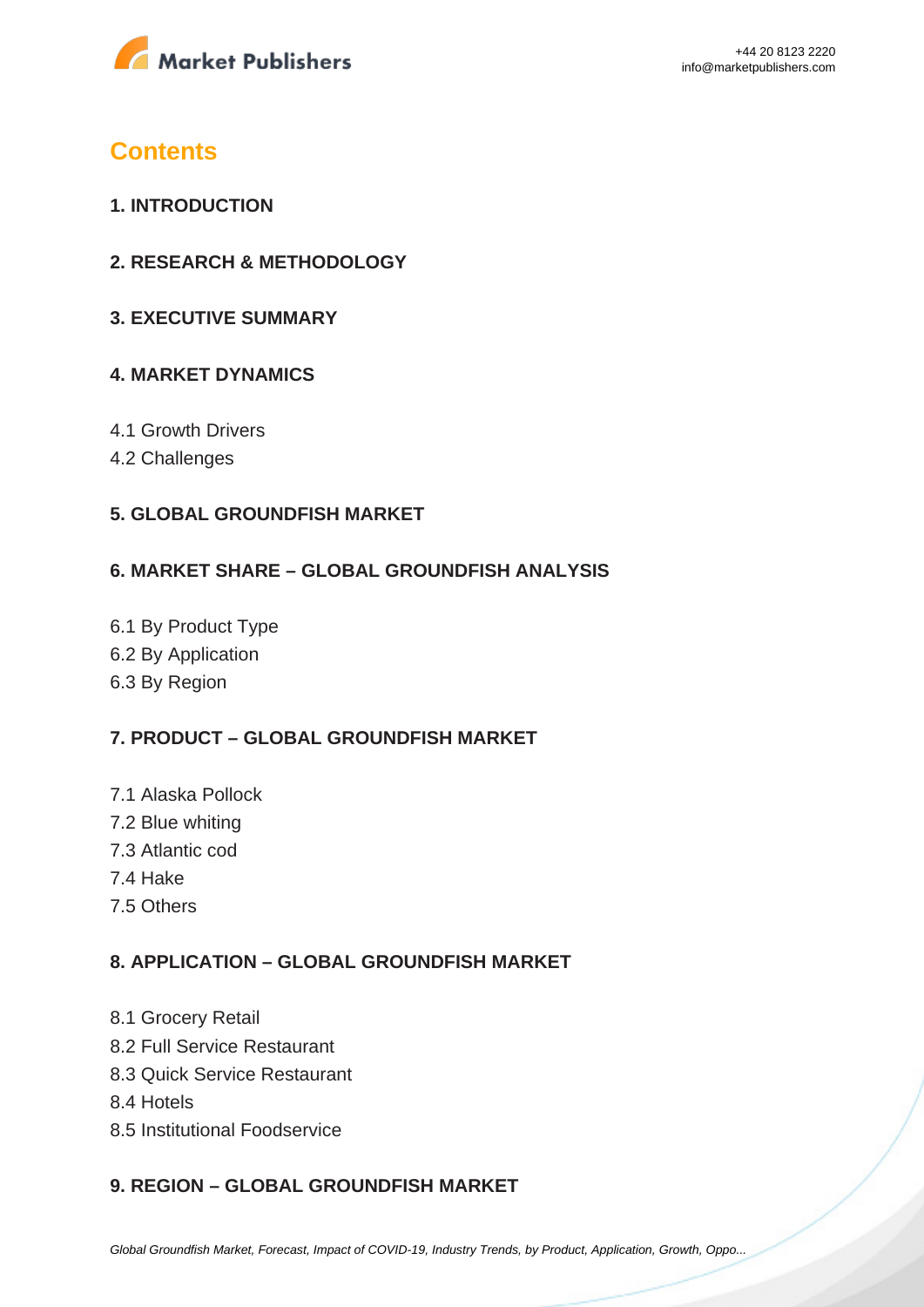

- 9.1 North America
- 9.2 Europe
- 9.3 Asia Pacific
- 9.4 Middle East
- 9.5 South America

#### **10. COMPANY ANALYSIS**

10.1 Mowi ASA 10.1.1 Overview 10.1.2 Recent Development 10.1.3 Revenue 10.2 Nomad Foods Ltd 10.2.1 Overview 10.2.2 Recent Development 10.2.3 Revenue 10.3 Royal Greenland 10.3.1 Overview 10.3.2 Recent Development 10.3.3 Revenue 10.4 Performance Food Group 10.4.1 Overview 10.4.2 Recent Development 10.4.3 Revenue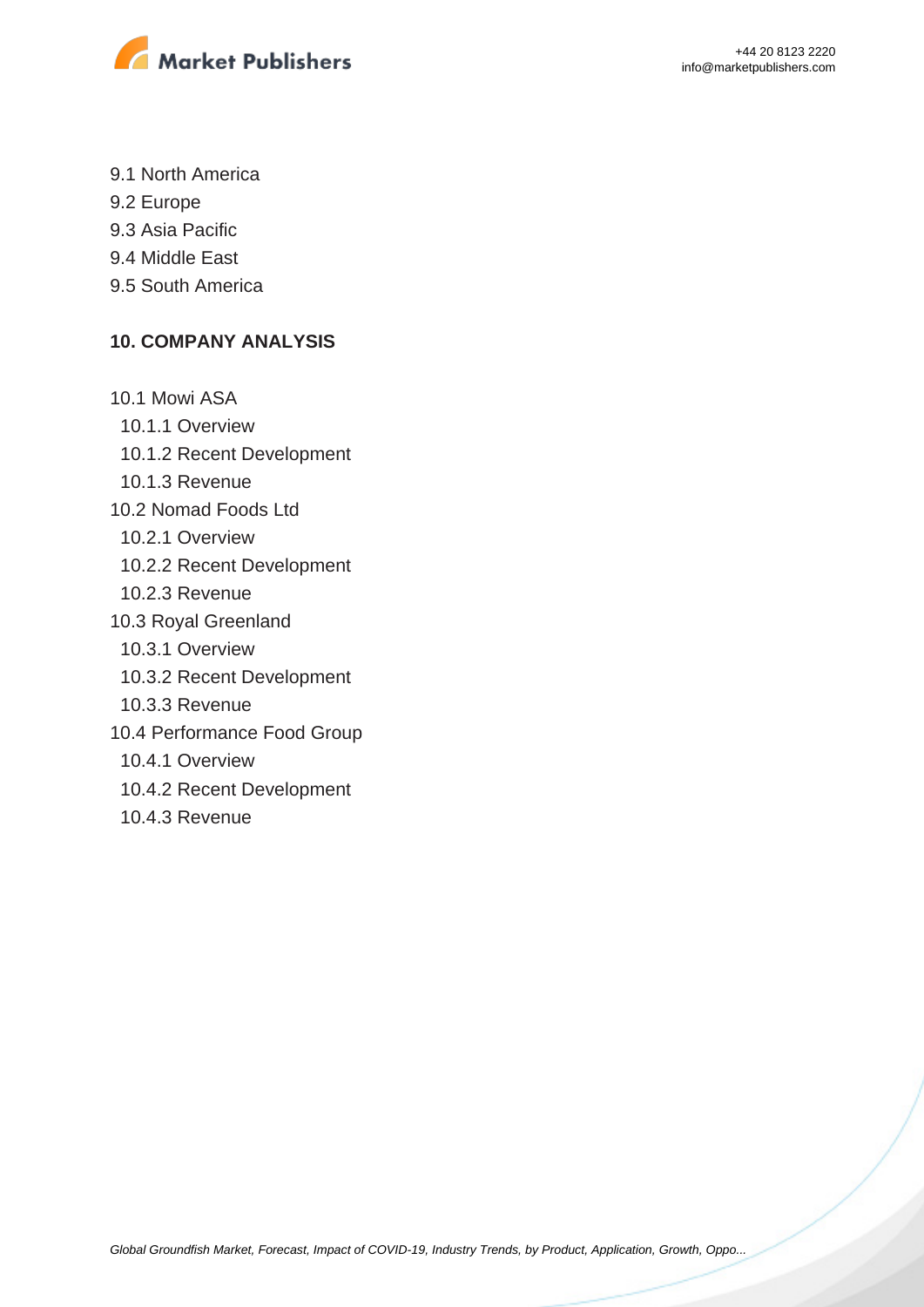

# **List Of Figures**

#### **LIST OF FIGURES:**

Figure-01: Global Ground-fish Market (Billion US\$), 2016 – 2020 Figure-02: Forecast for – Global Ground-fish Market (Billion US\$), 2021 – 2027 Figure-03: Product – Alaska Pollock Market (Million US\$), 2016 – 2020 Figure-04: Product – Forecast for Alaska Pollock Market (Million US\$), 2021 – 2027 Figure-05: Product – Blue Whiting Market (Million US\$), 2016 – 2020 Figure-06: Product – Forecast for Blue Whiting Market (Million US\$), 2021 – 2027 Figure-07: Product – Atlantic Cod Market (Million US\$), 2016 – 2020 Figure-08: Product – Forecast for Atlantic Cod Market (Million US\$), 2021 – 2027 Figure-09: Product – Hake Market (Million US\$), 2016 – 2020 Figure-10: Product – Forecast for Hake Market (Million US\$), 2021 – 2027 Figure-11: Product – Hake Others (Million US\$), 2016 – 2020 Figure-12: Product – Forecast for Others Market (Million US\$), 2021 – 2027 Figure-13: Application – Grocery Retail Market (Million US\$), 2016 – 2020 Figure-14: Application – Forecast for Grocery Retail Market (Million US\$), 2021 – 2027 Figure-15: Application – Full Service Restaurant Market (Million US\$), 2016 – 2020 Figure-16: Application – Forecast for Full Service Restaurant Market (Million US\$), 2021 – 2027 Figure-17: Application – Quick Service Restaurant Market (Million US\$), 2016 – 2020 Figure-18: Application – Forecast for Quick Service Restaurant Market (Million US\$), 2021 – 2027 Figure-19: Application – Hotels Market (Million US\$), 2016 – 2020 Figure-20: Application – Forecast for Hotels Market (Million US\$), 2021 – 2027 Figure-21: Application – Institutional Food Service Market (Million US\$), 2016 – 2020 Figure-22: Application – Forecast for Institutional Food Service Market (Million US\$), 2021 – 2027 Figure-23: North America – Global Ground-fish Market (Million US\$), 2016 – 2020 Figure-24: North America – Forecast for Global Ground-fish Market (Million US\$), 2021 – 2027 Figure-25: Europe – Global Ground-fish Market (Million US\$), 2016 – 20203 Figure-26: Europe – Forecast for Global Ground-fish Market (Million US\$), 2021 – 2027 Figure-27: Asia Pacific – Global Ground-fish Market (Million US\$), 2016 – 2020 Figure-28: Asia Pacific – Forecast for Global Ground-fish Market (Million US\$), 2021 – 2027 Figure-29: Middle East – Global Ground-fish Market (Million US\$), 2016 – 2020 Figure-30: Middle East – Forecast for Global Ground-fish Market (Million US\$), 2021 –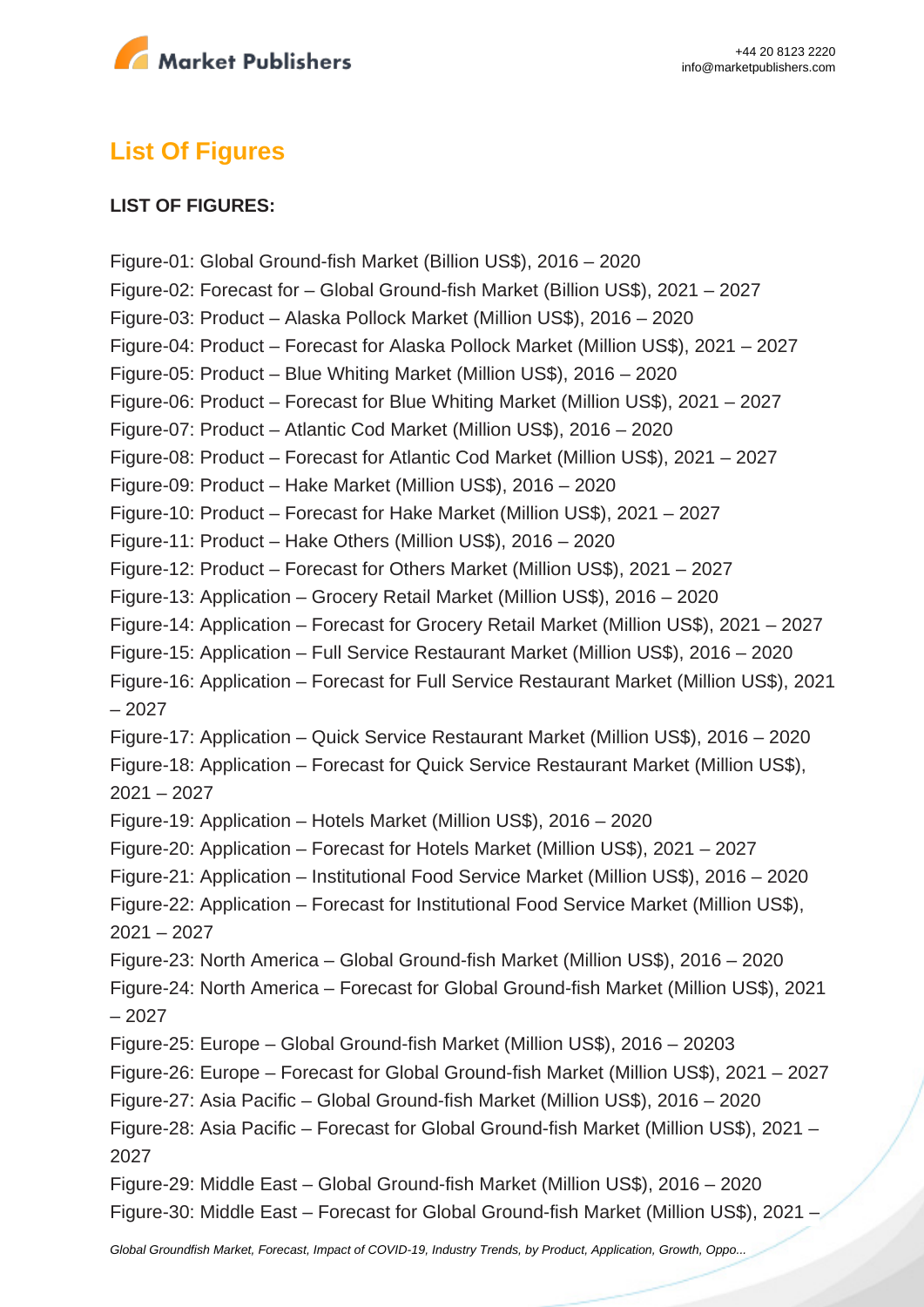

2027

Figure-31: South America – Global Ground-fish Market (Million US\$), 2016 – 2020

Figure-32: South America – Forecast for Global Ground-fish Market (Million US\$), 2021 – 2027

Figure-33: Mowi ASA – Global Revenue (Million US\$), 2016 – 2020

Figure-34: Mowi ASA – Forecast for Global Revenue (Million US\$), 2021 – 2027

Figure-35: Nomad Foods Ltd. – Global Revenue (Million US\$), 2016 – 2020

Figure-36: Nomad Foods Ltd. – Forecast for Global Revenue (Million US\$), 2021 – 2027

Figure-37: Royal Greenland – Global Revenue (Million US\$), 2016 – 2020

Figure-38: Royal Greenland – Forecast for Global Revenue (Million US\$), 2021 – 2027

Figure-39: Performance Food Group – Global Revenue (Million US\$), 2016 – 2020

Figure-40: Performance Food Group – Forecast for Global Revenue (Million US\$), 2021 – 2027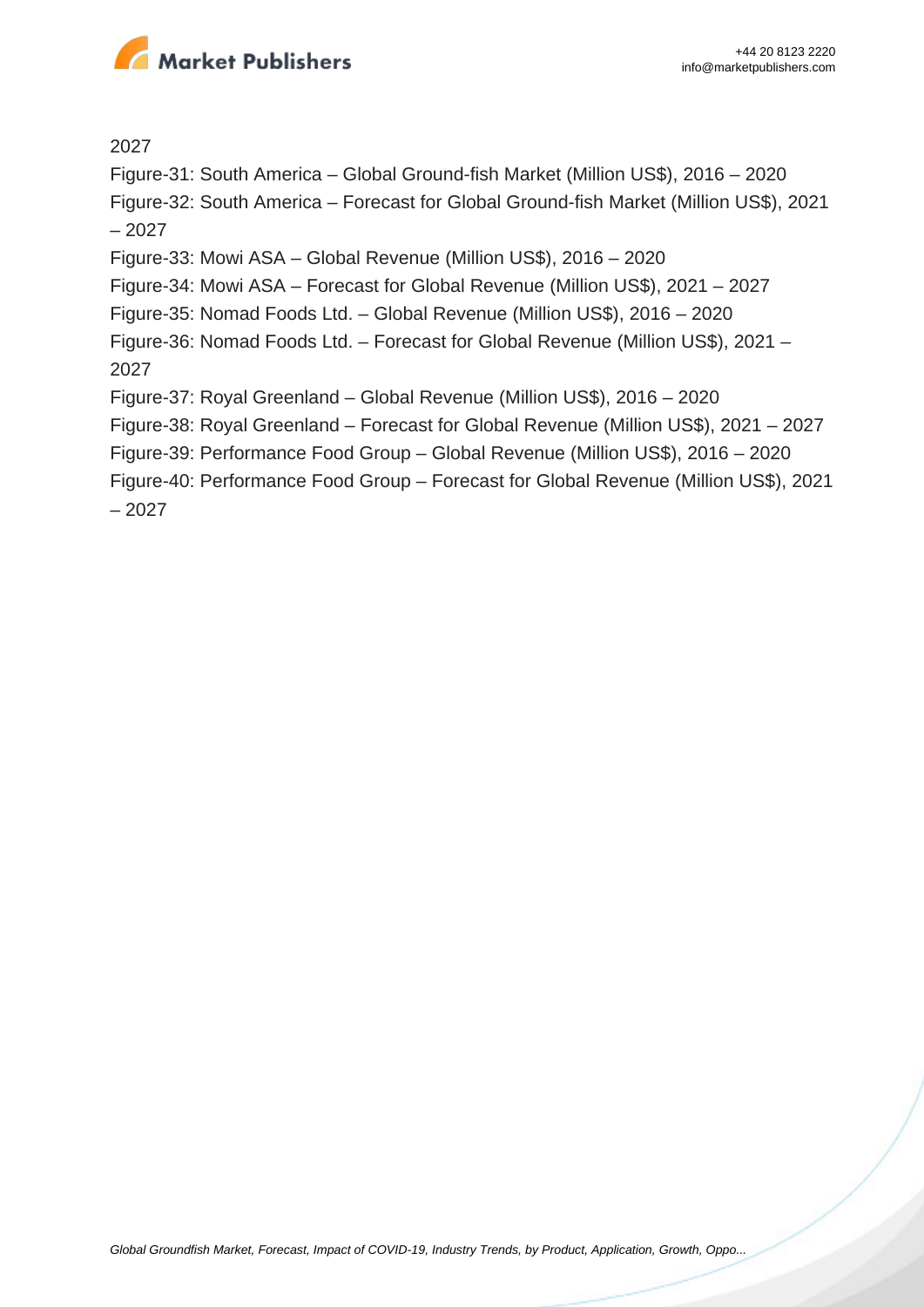

# **List Of Tables**

### **LIST OF TABLES:**

Table-01: Global Ground-fish Market Share by Product (Percent), 2016 – 2020 Table-02: Forecast for – Global Ground-fish Market Share by Product (Percent), 2021 – 2027 Table-03: Global Ground-fish Market Share by Application (Percent), 2016 – 2020 Table-04: Forecast for – Global Ground-fish Market Share by Application (Percent),  $2021 - 2027$ Table-05: Global Ground-fish Market Share by Region (Percent), 2016 – 2020 Table-06: Forecast for – Global Ground-fish Market Share by Region (Percent), 2021 – 2027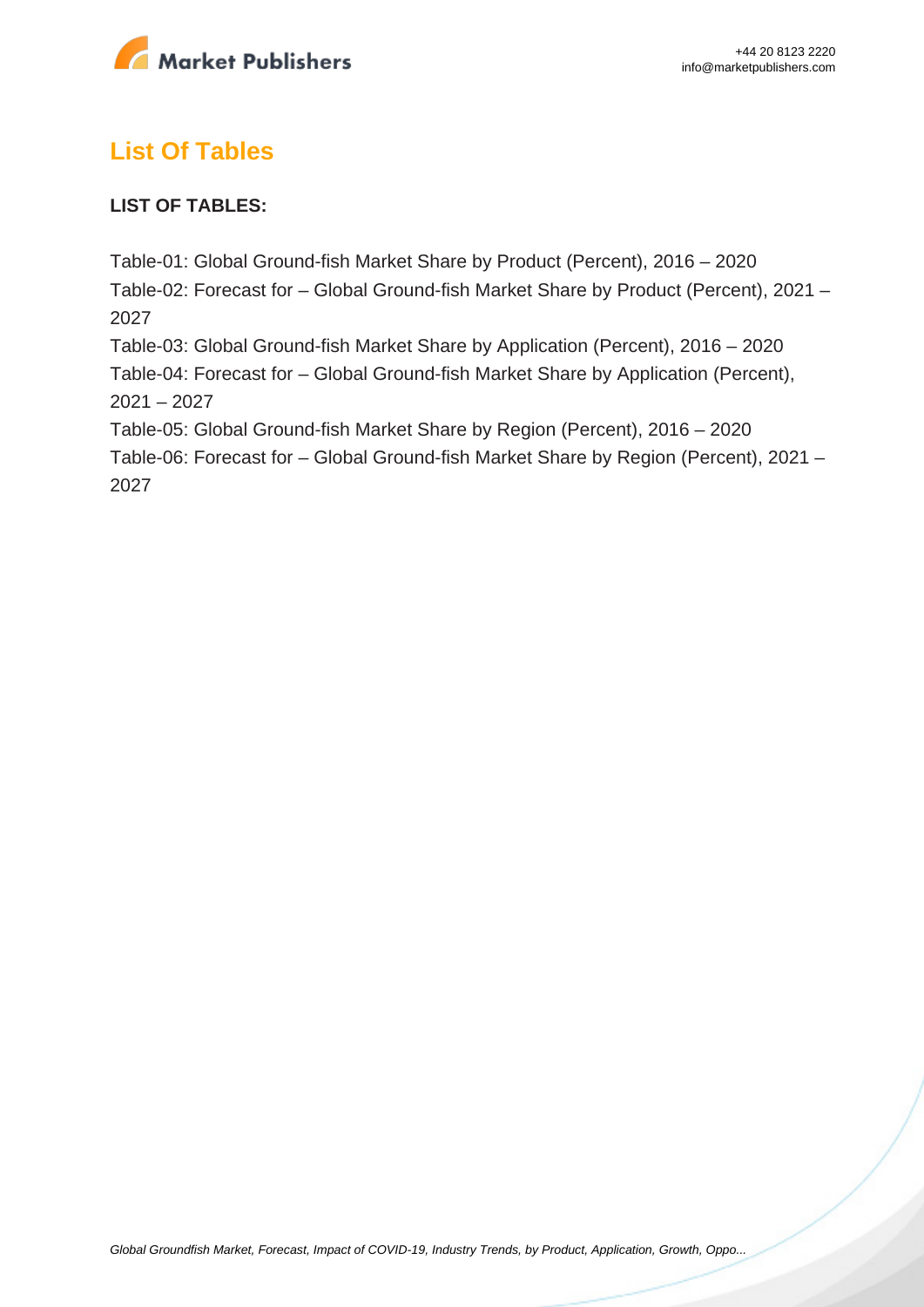

#### I would like to order

Product name: Global Groundfish Market, Forecast, Impact of COVID-19, Industry Trends, by Product, Application, Growth, Opportunity Company Analysis Product link: [https://marketpublishers.com/r/G95B2D6354B0EN.html](https://marketpublishers.com/report/industry/other_industries/global-groundfish-market-forecast-impact-of-covid-19-industry-trends-by-product-application-growth-opportunity-company-analysis.html) Price: US\$ 2,490.00 (Single User License / Electronic Delivery) If you want to order Corporate License or Hard Copy, please, contact our Customer Service: [info@marketpublishers.com](mailto:info@marketpublishers.com)

### Payment

To pay by Credit Card (Visa, MasterCard, American Express, PayPal), please, click button on product page [https://marketpublishers.com/r/G95B2D6354B0EN.html](https://marketpublishers.com/report/industry/other_industries/global-groundfish-market-forecast-impact-of-covid-19-industry-trends-by-product-application-growth-opportunity-company-analysis.html)

To pay by Wire Transfer, please, fill in your contact details in the form below:

First name: Last name: Email: Company: Address: City: Zip code: Country: Tel: Fax: Your message:

\*\*All fields are required

Custumer signature

Please, note that by ordering from marketpublishers.com you are agreeing to our Terms & Conditions at<https://marketpublishers.com/docs/terms.html>

To place an order via fax simply print this form, fill in the information below and fax the completed form to +44 20 7900 3970